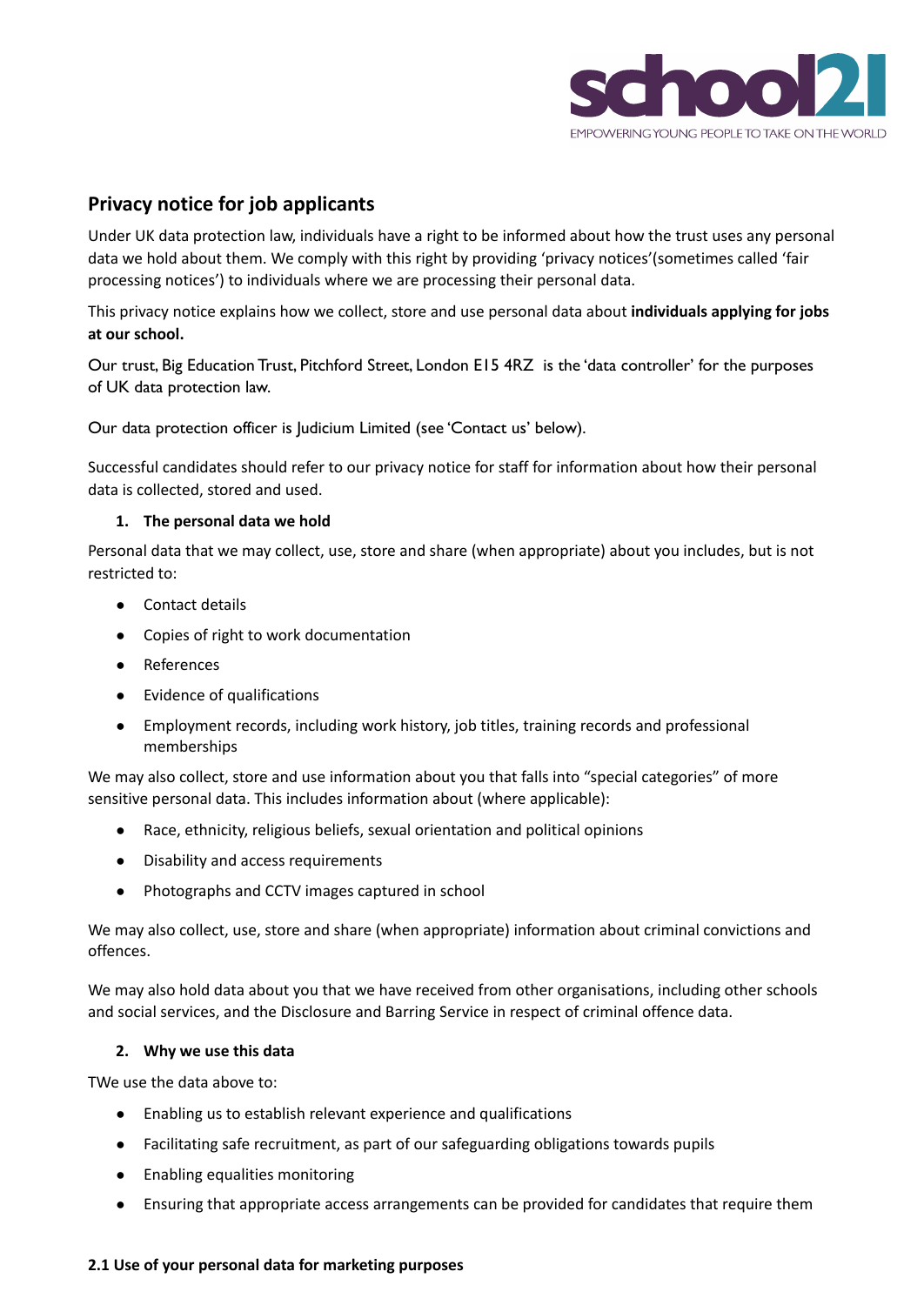Where you have given us consent to do so, we may send you marketing information by email or text promoting school events, campaigns, charitable causes or services that may be of interest to you.

You can withdraw consent or 'opt out' of receiving these emails and/or texts at any time by clicking on the 'Unsubscribe' link at the bottom of any such communication, or by contacting us (see 'Contact us' below).

# **2.2 Use of your personal data in automated decision making and profiling**

We do not currently process any personal data through automated decision making or profiling. If this changes in the future, we will amend any relevant privacy notices in order to explain the processing to you, including your right to object to it.

# **3. Our lawful basis for using this data**

We only collect and use personal information about you when the law allows us to. Most commonly, we use it where we need to:

- Comply with a legal obligation
- Carry out a task in the public interest

Less commonly, we may also use personal information about you where:

- You have given us consent to use it in a certain way
- We need to protect your vital interests (or someone else's interests)

Where you have provided us with consent to use your data, you may withdraw this consent at any time. We will make this clear when requesting your consent, and explain how you go about withdrawing consent if you wish to do so.

# **3.1 Our basis for using special category data**

For 'special category' data, we only collect and use it when we have both a lawful basis, as set out above, and one of the following conditions for processing as set out in UK data protection law:

- We have obtained your explicit consent to use your personal data in a certain way
- We need to perform or exercise an obligation or right in relation to employment, social security or social protection law
- We need to protect an individual's vital interests (i.e. protect your life or someone else's life), in situations where you're physically or legally incapable of giving consent
- The data concerned has already been made manifestly public by you
- We need to process it for the establishment, exercise or defence of legal claims
- We need to process it for reasons of substantial public interest as defined in legislation
- We need to process it for health or social care purposes, and the processing is done by, or under the direction of, a health or social work professional or by any other person obliged to confidentiality under law
- We need to process it for public health reasons, and the processing is done by, or under the direction of, a health professional or by any other person obliged to confidentiality under law
- We need to process it for archiving purposes, scientific or historical research purposes, or for statistical purposes, and the processing is in the public interest

For criminal offence data, we will only collect and use it when we have both a lawful basis, as set out above, and a condition for processing as set out in UK data protection law. Conditions include:

- We need to perform or exercise an obligation or right in relation to employment, social security or social protection law
- We have obtained your consent to use it in a specific way
- We need to protect an individual's vital interests (i.e. protect your life or someone else's life), in situations where you're physically or legally incapable of giving consent
- The data concerned has already been made manifestly public by you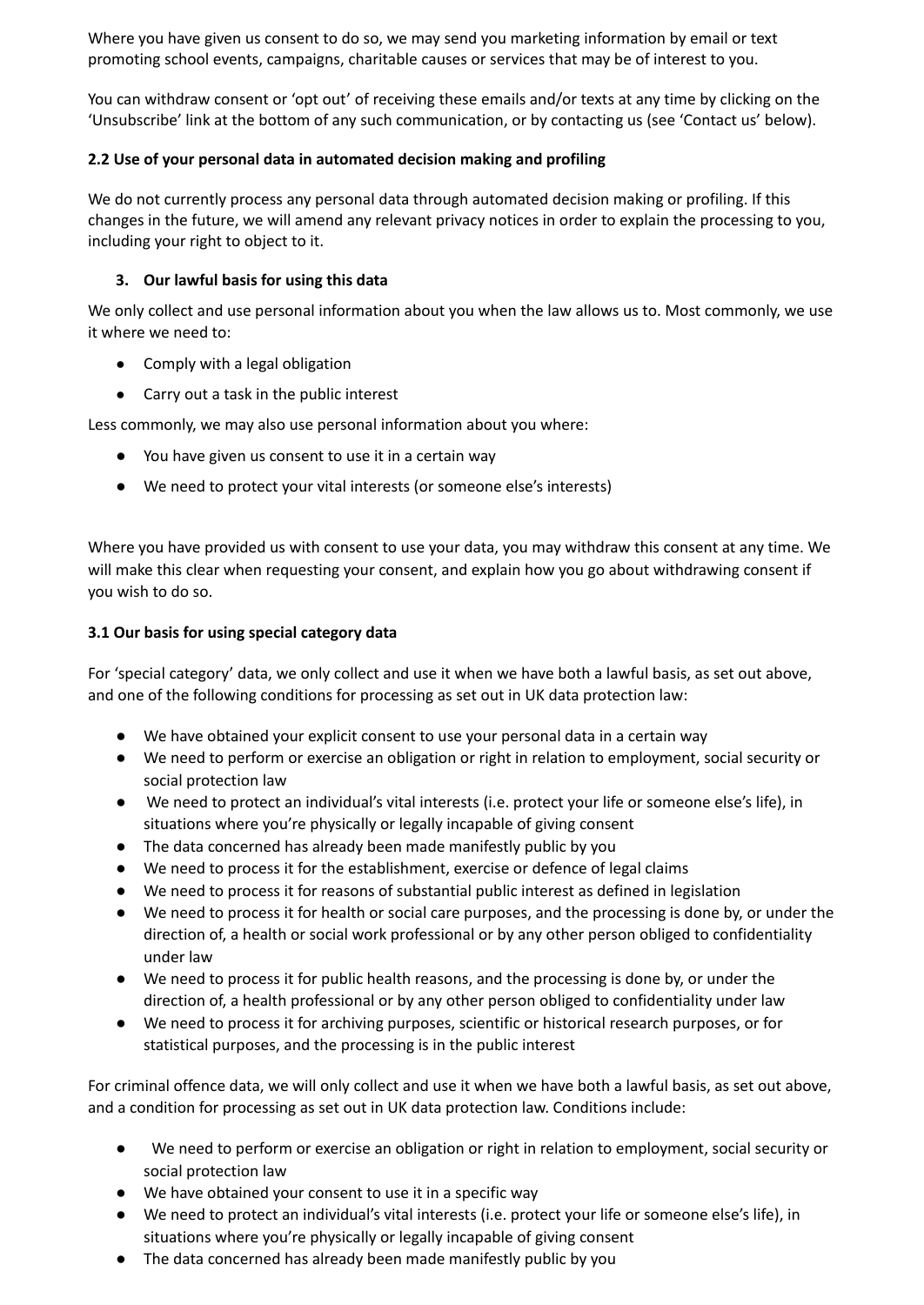- We need to process it for, or in connection with, legal proceedings, to obtain legal advice, or for the establishment, exercise or defence of legal rights
- We need to process it for reasons of substantial public interest as defined in legislation

## **4. Collecting this data**

While the majority of the information we collect from you is mandatory, there is some information that can be provided voluntarily.

Whenever we seek to collect information from you, we make it clear whether you must provide this information (and if so, what the possible consequences are of not complying), or whether you have a choice.

Most of the data we hold about you will come from you, but we may also hold data about you from:

- Local authorities
- Government departments or agencies
- Police forces, courts, tribunals

## **5. How we store this data**

We keep personal information about you during the application process. We may also keep it beyond this if this is necessary. Our data retention policy sets out how long we keep information about applicants.

You can request a copy of the Data Retention Policy by emailing info@school21.org.uk

We have put in place appropriate security measures to prevent your personal information from being accidentally lost, used or accessed in an unauthorised way, altered or disclosed.

We will dispose of your personal data securely when we no longer need it.

#### **6. Who we share data with**

We do not share information about you with any third party without your consent unless the law and our policies allow us to do so.

Where it is legally required, or necessary (and it complies with UK data protection law), we may share personal information about you with:

- Our local authority, London Borough of Newham to meet our legal obligations to share certain information with it, such as safeguarding concerns
- Suppliers and service providers to enable them to provide the service we have contracted them for, such as HR and recruitment support
- Professional advisers and consultants
- Employment and recruitment agencies

#### **6.1 Transferring data internationally**

Where we transfer your personal data to a third-party country or territory, we will do so in accordance with UK data protection law.

In cases where we have to set up safeguarding arrangements to complete this transfer, you can get a copy of these arrangements by contacting us.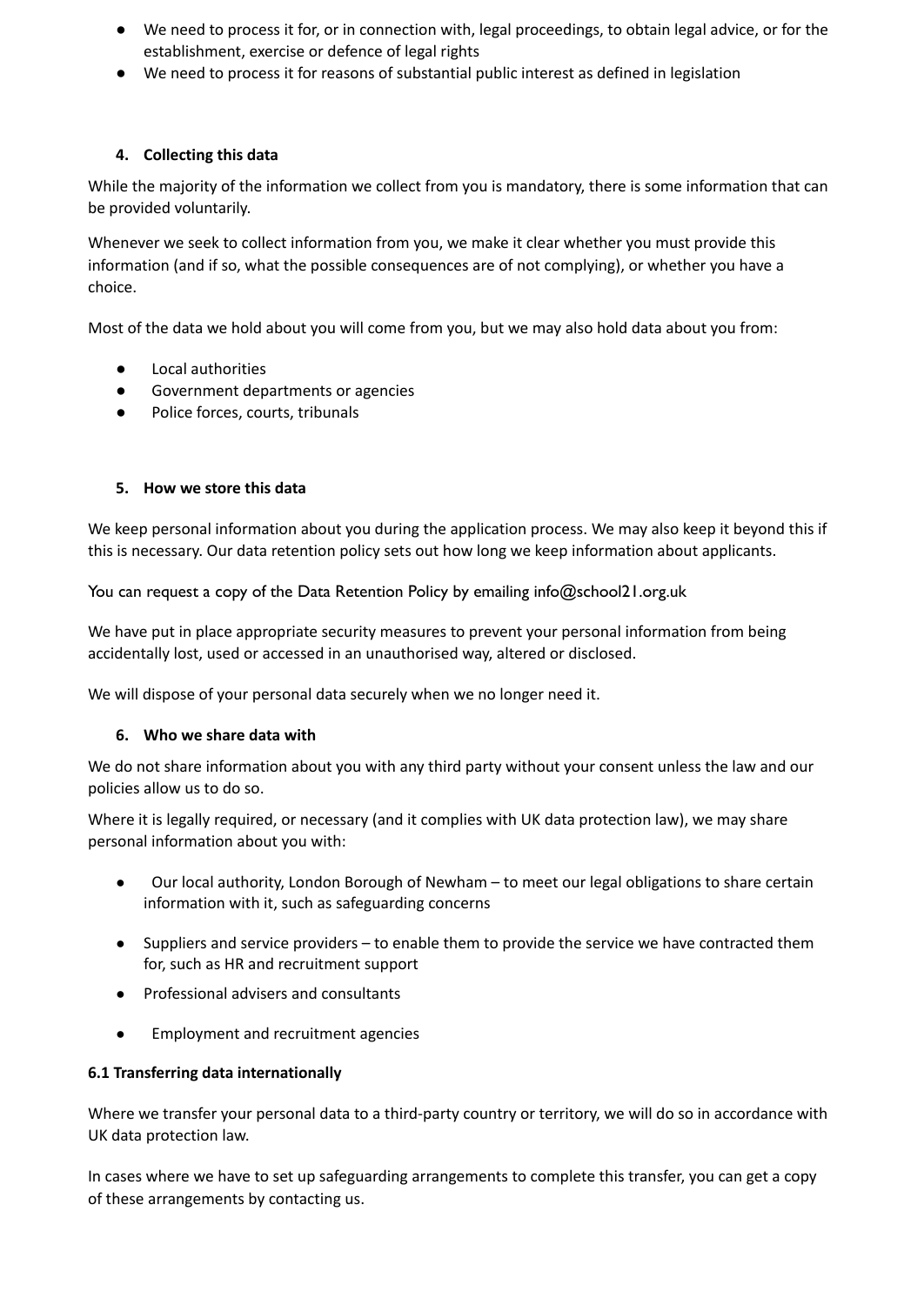# **7. Your rights**

## **7.1 How to access the personal information we hold about you**

Individuals have a right to make a 'subject access request' to gain access to personal information that the school holds about them.

If you make a subject access request, and if we do hold information about you, we will:

- Give you a description of it
- Tell you why we are holding and processing it, and how long we will keep it for
- Explain where we got it from, if not from you
- Tell you who it has been, or will be, shared with
- Let you know whether any automated decision-making is being applied to the data, and any consequences of this
- Give you a copy of the information in an intelligible form

You may also have a right for your personal information to be transmitted electronically to another organisation in certain circumstances.

If you would like to make a request, please contact us (see 'Contact us' below).

#### **7.2 Your other rights regarding your data**

Under UK data protection law, individuals have certain rights regarding how their personal data is used and kept safe. You have the right to:

- Object to the use of your personal data
- Prevent your data being used to send direct marketing
- Object to the use of your personal data for decisions being taken by automated means (by a computer or machine, rather than a person)
- In certain circumstances, have inaccurate personal data corrected
- In certain circumstances, have the personal data we hold about you deleted or destroyed, or restrict its processing
- Claim compensation for damages caused by a breach of the data protection regulations

To exercise any of these rights, please contact us (see 'Contact us' below).

#### **8. Complaints**

We take any complaints about our collection and use of personal information very seriously.

If you think that our collection or use of personal information is unfair, misleading or inappropriate, or have any other concern about our data processing, please raise this with us in the first instance.

To make a complaint, please contact our data protection officer.

Alternatively, you can make a complaint to the Information Commissioner's Office:

- Report a concern online at <https://ico.org.uk/make-a-complaint/>
- Call 0303 123 1113
- Or write to: Information Commissioner's Office, Wycliffe House, Water Lane, Wilmslow, Cheshire, SK9 5AF

#### **9. Contact us**

If you have any questions, concerns or would like more information about anything mentioned in this privacy notice, please contact our data protection officer:

#### **[dataservices@judicium.com](mailto:dataservices@judicium.com)**